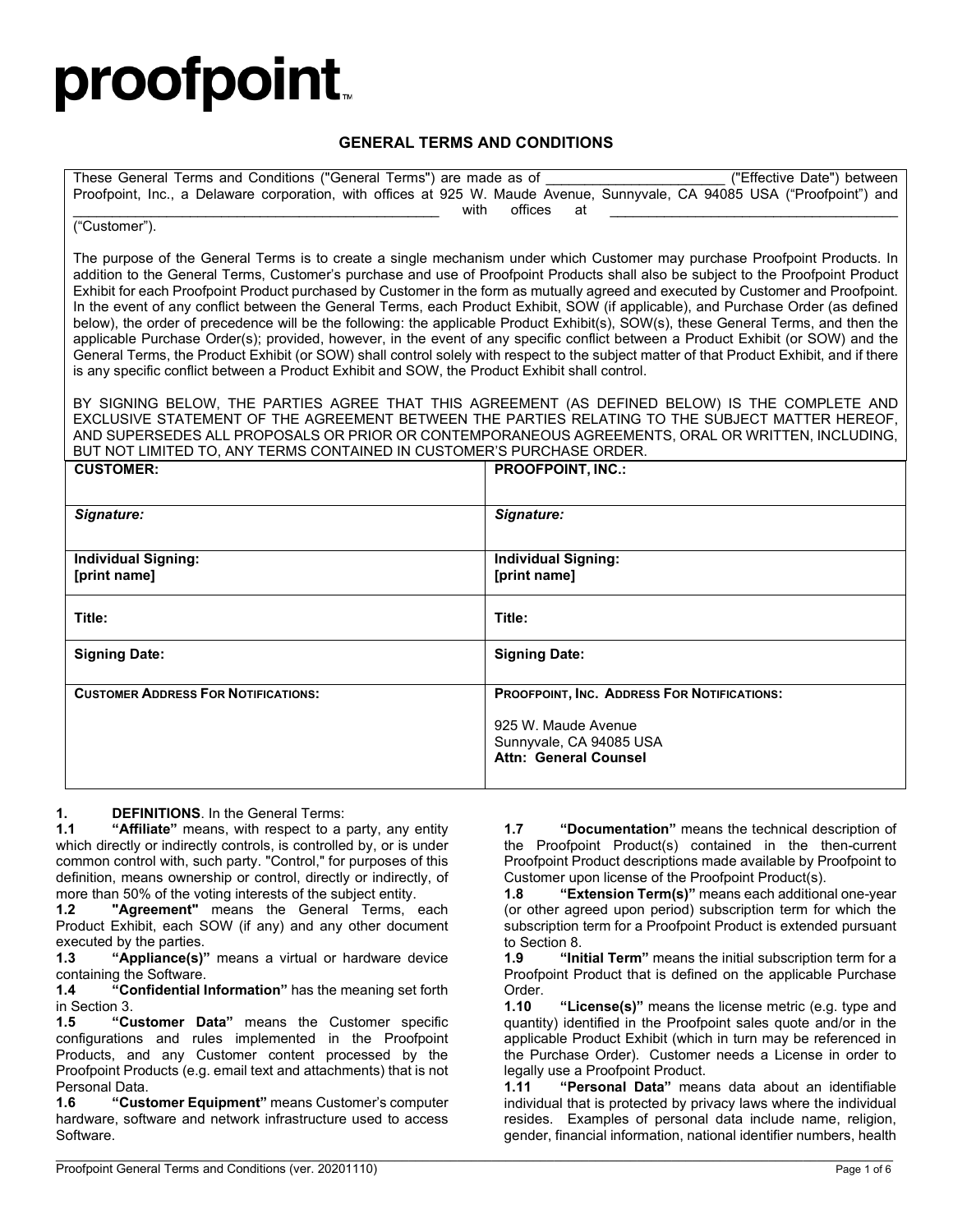information, email addresses, IP addresses, online identifiers

and location data. **1.12 "Product Exhibit(s)"** means the exhibit to these General Terms containing additional terms specific to the Proofpoint Product(s) licensed to Customer.<br>**1.13 "Professional Services"** means

**1.13 "Professional Services"** means installation, implementation, data migration or other consulting services provided by Proofpoint to Customer.

**1.14 "Proofpoint Product(s)"** means the Appliance, Service or Software licensed and/or purchased by Customer

under a Purchase Order. **1.15 "Purchase Order(s)"** means an ordering document for a Proofpoint Product issued by Customer or Reseller that contains at least the following information: product name, license quantity, subscription term, price, and billing contact.<br>**1.16 "Reseller"** means a third-party authorized

**1.16 "Reseller"** means a third-party authorized by Proofpoint to resell Proofpoint Products directly to Customer.

**1.17 "Service"** means any Proofpoint Product licensed on a hosted basis as software as a service.

**1.18 "Software"** means any Proofpoint binary software programs licensed by Proofpoint to Customer, together with all the Software Updates.

**1.19 "Software Update(s)"** means each Software update and enhancement that Proofpoint generally makes available at no additional charge to its customers who are current in payment of applicable Subscription Fees, or otherwise provides to Customer under this Agreement.<br>1.20 "SOW" means each sta

"SOW" means each statement of work, engagement letter or other writing signed by Proofpoint and Customer that describes the Professional Services provided by Proofpoint. Each SOW shall reference this Agreement and will be subject to the terms and conditions hereof. Additionally, a Proofpoint service brief identified in a Purchase Order is also considered an SOW but does not require a separate signature.

**1.21 "Subscription Fees"** mean the fees paid by Customer for the right to use (and receive applicable Updates to) the applicable subscription-based Proofpoint Products for the Initial Term or Extension Term, as applicable.

"Taxes" means any direct or indirect local, state, federal or foreign taxes, levies, duties or similar governmental assessments of any nature, including value-added, sales, use or withholding taxes.

**1.23 "Term"** means the Initial Term and any Extension Term applicable to each Purchase Order.

**1.24 "Threat Analytics"** means information collected, generated and/or analyzed by the Proofpoint Products such as log files, statistics, aggregated data and derivatives thereof.

**1.25 "User"** means Customer's and its Affiliates' employees, agents, contractors, consultants or other individuals licensed to use the Proofpoint Product.

**1.26 "Work Product"** means all work product developed or created by Proofpoint during the course of providing support or Professional Services to Customer. Notwithstanding anything herein to the contrary, Work Product shall not include any Customer Confidential Information, Customer Data, or Personal Data.

#### **2. GENERAL LICENSE TERMS**

**2.1** Subject to the terms of these General Terms and each applicable Product Exhibit, Proofpoint grants to Customer and its Affiliates a worldwide, royalty-free, non-exclusive, timelimited, non-transferable (except to a successor in interest as permitted hereunder), limited license to access and/or use (as applicable) the Proofpoint Products during the Term in the quantities specified in the applicable Purchase Order, and solely for Customer's own internal business purposes. Customer may authorize subcontractors to access and/or use the Proofpoint Products, subject to the number of Licenses authorized by the Agreement, provided Customer is jointly and severally liable for all acts and omissions of the subcontractors. Customer may use the Documentation in connection with the License granted hereunder.<br>2.2 Cust

**2.2** Customer specifically agrees to limit the use of the Proofpoint Products to those parameters set forth in the applicable Purchase Order and Product Exhibit. Without limiting the foregoing, Customer specifically agrees not to: (i) resell, sublicense, lease, time-share or otherwise make a Proofpoint Product (including the Documentation) available to any third party (except subcontractors); (ii) attempt to gain unauthorized access to, or disrupt the integrity or performance of, a Proofpoint Product or the data contained therein (including but not limited to hacking or penetration testing Proofpoint's systems); (iii) modify, copy or create derivative works based on a Proofpoint Product; (iv) decompile, disassemble, reverse engineer or otherwise attempt to derive source code from a Proofpoint Product, in whole or in part; or (v) access a Proofpoint Product for the purpose of building a competitive product or service or copying its features or user interface.<br>**2.3** In addition, Customer agrees

**2.3** In addition, Customer agrees not to use a Proofpoint Product, or permit it to be used, for purposes of: (i) product evaluation, benchmarking or other comparative analysis intended for publication outside the Customer organization without Proofpoint's prior written consent; (ii) infringement on the intellectual property rights of any third party or any rights of publicity or privacy; (iii) violation of any law, statute, ordinance, or regulation (including, but not limited to, the laws and regulations governing export/import control, unfair competition, anti-discrimination, and/or false advertising); (iv) propagation of any virus, worms, Trojan horses, or other programming routine intended to damage any system or data; and/or (v) filing copyright or patent applications that include the Software and/or Documentation or any portion thereof.

### **3. CONFIDENTIALITY**<br>**3.1** As used herein. "Co

**3.1** As used herein, "Confidential Information" means all confidential and proprietary information of a party ("Disclosing Party") disclosed to the other party ("Receiving Party"), whether orally or in writing, that is designated as "confidential" or the like, or that reasonably should be understood to be confidential given the nature of the information and the circumstances of disclosure, including the terms and conditions of this Agreement (including pricing and other terms reflected in a Purchase Order), the Proofpoint Products business and marketing plans, technology and technical information, product designs, and business processes.

**3.2** "Confidential Information" shall not include information that (i) is or becomes a matter of public knowledge through no act or omission of the Receiving Party; (ii) was in the Receiving Party's lawful possession prior to the disclosure without restriction on disclosure; (iii) is lawfully disclosed to the Receiving Party by a third party that lawfully and rightfully possesses such information without restriction on disclosure; (iv) the Receiving Party can document resulted from its own research and development, independent of receipt of the disclosure from the Disclosing Party; or (v) is disclosed with the prior written approval of the Disclosing Party.

**3.3** Receiving Party shall not (i) disclose any Confidential Information of the Disclosing Party to any third party, except as otherwise expressly permitted herein or (ii) use any Confidential Information of Disclosing Party for any purpose outside the scope of this Agreement or in any manner that would constitute a violation of any laws or regulations, including without limitation the export control laws of the United States, except with Disclosing Party's prior written consent. The Receiving Party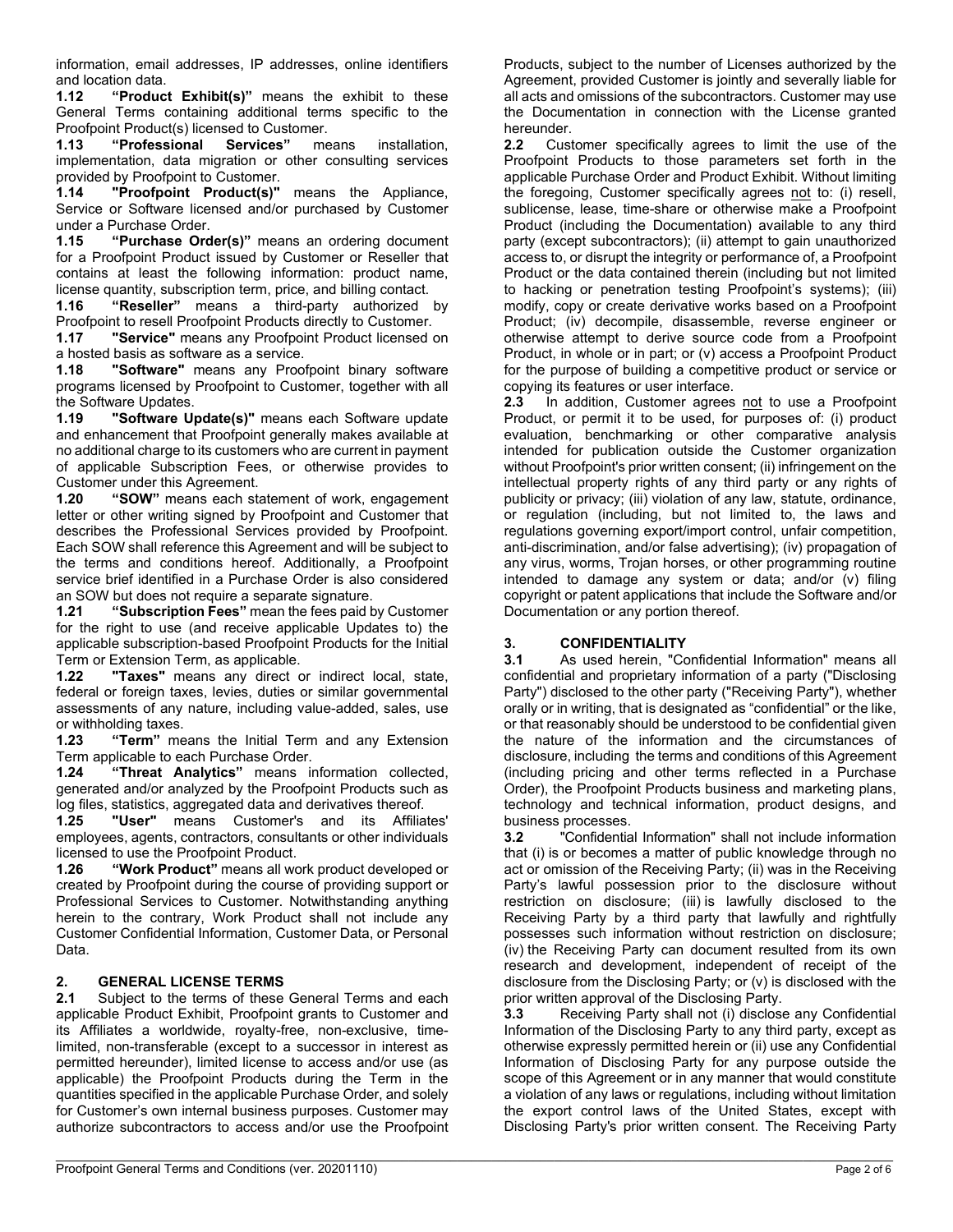shall not make Confidential Information available to any of its employees or consultants except those that have agreed to obligations of confidentiality at least as restrictive as those set forth herein and have a "need to know" such Confidential Information. The Receiving Party agrees to hold the Disclosing Party's Confidential Information in confidence and to take all precautions to protect such Confidential Information that the Receiving Party employs with respect to its own Confidential Information of a like nature, but in no case shall the Receiving Party employ less than reasonable precautions. Receiving Party shall promptly notify Disclosing Party if it becomes aware of any actual or reasonably suspected breach of confidentiality of Disclosing Party's Confidential Information. This Agreement will not be construed to prohibit disclosure of Confidential Information to the extent that such disclosure is required to by law or valid order of a court or other governmental authority; provided, however, to the extent permitted by law, the responding party shall give prompt written notice to the other party to enable the other party to seek a protective order or otherwise prevent or restrict such disclosure and, if disclosed, the scope of such disclosure is limited to the extent possible.<br>3.4 The Receiving Party will return all copies of t

**3.4** The Receiving Party will return all copies of the Disclosing Party's Confidential Information upon the earlier of (i) the Disclosing Party's request, or (ii) the termination or expiration of this Agreement. Instead of returning such Confidential Information, the Receiving Party may destroy all copies of such Confidential Information in its possession; provided, however, the Receiving Party may retain a copy of any Confidential Information disclosed to it solely for archival purposes, provided that such copy is retained in secure storage and held in the strictest confidence for so long as the Confidential Information remains in the possession of the Receiving Party.

**3.5** The parties acknowledge and agree that the confidentiality obligations set forth in this Agreement are reasonable and necessary for the protection of the parties' business interests, that irreparable injury may result if such obligations are breached, and that, in the event of any actual or potential breach of Section 3, the non-breaching party may have no adequate remedy at law and shall be entitled to seek injunctive and/or other equitable relief as may be deemed proper by a court of competent jurisdiction.

#### **4. PROTECTION OF PERSONAL DATA**

Proofpoint will maintain administrative, physical, and technical safeguards for protection of the security and confidentiality of Personal Data, including, but will not be limited to, measures for preventing unauthorized access, use, modification or disclosure of Personal Data. Proofpoint's current data security terms are described on Proofpoint's website at [http://www.proofpoint.com/license.](http://www.proofpoint.com/license)

#### **5. OWNERSHIP**

**5.1** Customer retains all title, intellectual property and other ownership rights in all Customer Confidential Information, Customer Data and all data, text, files, output, programs, information, or other information and material that Customer provides, develops, makes available, or uses in conjunction with the Proofpoint Products. Proofpoint retains all title, intellectual property and other ownership rights throughout the world in and to the Proofpoint Products, Documentation, any Service offering and the Work Product. Proofpoint hereby grants to Customer a non-exclusive, non-transferable, fully paid up, license to use the Work Product in connection with the Proofpoint Product licensed under this Agreement and solely for Customer's internal business purposes. Professional Services (and any resulting Work Product) are specific to the Proofpoint Products and are

not provided on a "work made for hire" basis.<br>**5.2** There are no implied rights and all rig

**5.2** There are no implied rights and all rights not expressly granted herein are reserved. No license, right or interest in any Proofpoint trademark, copyright, patent, trade name or service mark is granted hereunder. Customer shall not remove from any full or partial copies made by Customer of the Software, Software Updates and Documentation any copyright or other proprietary notice contained in or on the original, as delivered to Customer.<br>5.3 E

**5.3** Each party acknowledges that the Proofpoint Products contain valuable trade secrets and proprietary information of Proofpoint, that in the event of any actual or threatened breach of the scope of any of the licenses granted hereunder, such breach shall constitute immediate, irreparable harm to Proofpoint for which monetary damages would be an inadequate remedy, and that injunctive relief is an appropriate remedy for such breach in addition to whatever remedies Proofpoint might have at law or under this Agreement.

### **6. FEES, PAYMENT AND REPORTING**

Fees. Fees for the Proofpoint Products will be the Subscription Fees and other fees set forth in the Purchase Orders (collectively, the "Fees"). The Fees stated in each Purchase Order shall be effective during the Initial Term specified in that Purchase Order; the Subscription Fees and other fees for each Extension Term shall be defined in the applicable Purchase Order or, in the absence of any such terms regarding Fees for Extension Terms, by mutual agreement of the parties.<br>6.2 Ta

**6.2** Taxes. Customer will be liable for payment of all Taxes that are levied upon and related to the performance of obligations or exercise of rights under this Agreement. Proofpoint may be required to collect and remit Taxes from Customer, unless Customer provides Proofpoint with a valid tax exemption certificate. The amounts received by Proofpoint, after the provision for any Tax or withholding required by any country, will be equal to the amounts specified on the Purchase Order. In no event will either party be responsible for any taxes levied

against the other party's net income.<br>**6.3** Payment. Unless other Unless otherwise agreed between Customer and Reseller, all Fees due under a Purchase Order shall be due and payable within thirty (30) days of receipt of invoice. Except as otherwise expressly permitted herein, all Fees owed pursuant to a Purchase Order are non-cancellable and non-refundable for the Term. Any payment not received from Customer by the due date may accrue (except for amounts then under reasonable and good faith dispute) interest at the rate of one and one-half percent (1.5%) of the outstanding balance per month, or the maximum rate permitted by law, whichever is lower, from the date such payment was due until the date paid. Proofpoint may decline to make any shipments of Proofpoint Products or provide Services if, in Proofpoint's reasonable opinion, circumstances exist which raise doubt as to Customer's ability or willingness to pay as provided herein. Failure to make timely payment may result in immediate termination of access to the Proofpoint Products. Upon default by Customer, Proofpoint will have all remedies available at law or in equity. No refunds will be made except as expressly provided for under warranties and intellectual property indemnity for the applicable Proofpoint Product.

**6.4** Disputed Invoices. Customer shall have the right to withhold payment of any invoiced amounts that are disputed in good faith until the parties reach agreement with respect to such disputed amounts, and such withholding of disputed amounts shall not be deemed a breach of this Agreement nor shall any interest be paid thereon. In such case, Customer shall promptly (and in no event more than ten (10) business days from receipt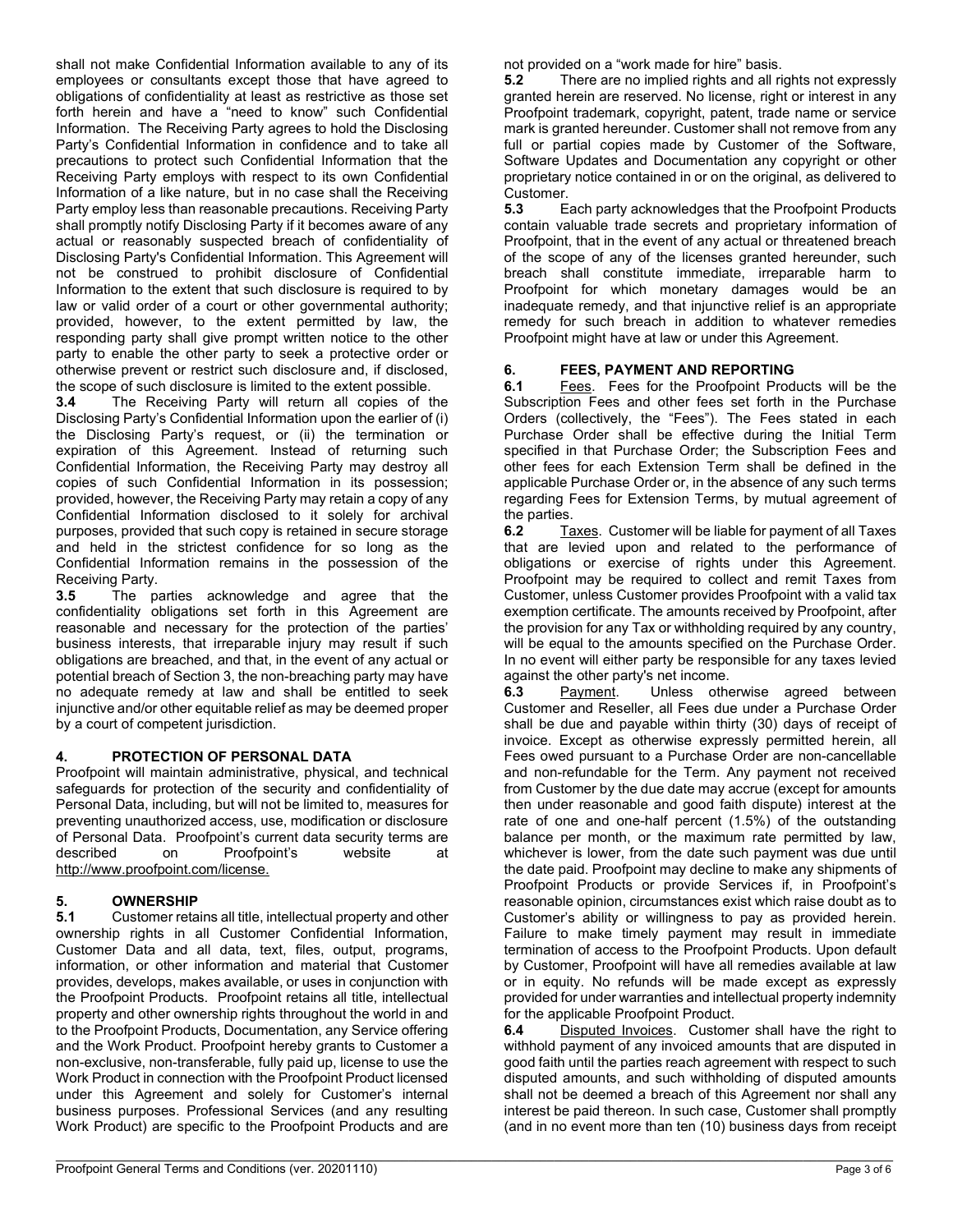of invoice) provide written notice to Proofpoint of any such dispute prior to withholding such payment, specifying in reasonable detail the nature of the dispute and the amount withheld, and shall pay all undisputed amounts set forth on such invoice in accordance with this Section. The parties will negotiate in good faith to attempt to resolve such disputes within thirty (30) days of submission of such dispute by Customer.

**6.5** License True-Up. Customer shall monitor and report its actual usage of the subscription-based Proofpoint Products based on the applicable Licenses and inform Proofpoint by email a[t accountsreceivable@proofpoint.com](mailto:accountsreceivable@proofpoint.com) of the then current actual count ("License Count") upon the occurrence of the following events: (i) on or before any increase in the License Count equal or greater than ten percent (10%) of the then current licensed License Count and (ii) on the thirtieth (30th) day preceding each anniversary of the Effective Date. Proofpoint may also itself at any time produce an actual License Count for verification by Customer. If such number exceeds the License Count for which Customer has paid Subscription Fees ("Base License Count") by more than five percent (5%), then Customer shall pay Proofpoint for each License beyond the Base License Count from the time such License was activated through the remainder of the Initial Term or Extension Term, as applicable. If such number exceeds the Base License Count by five percent (5%) or less, then Customer shall pay Proofpoint for each License beyond the Base License Count from the reporting date of the count through the remainder of the Initial Term or Extension Term, as applicable.

### **7. SUPPORT AND PROFESSIONAL SERVICES**

**7.1** Proofpoint shall provide support provided Customer is current in payment of the applicable Fees and any additional fees for platinum or premium support, if applicable. Proofpoint's current support terms are described on Proofpoint's website at [http://www.proofpoint.com/license.](http://www.proofpoint.com/license)<br>**7.2** Proofpoint shall provide

Proofpoint shall provide the Professional Services, if any, specified in one or more SOWs. All Professional Services shall be billed as stated in the applicable SOW and Customer agrees that, if Customer has not used the Professional Services within one (1) year of paying for such Professional Services, then Proofpoint has no further obligations and Customer shall not be entitled to a refund except as set forth expressly in the applicable SOW.

**7.3** Proofpoint warrants it will provide Professional Services in a professional and workmanlike manner consistent with good industry standards and practices. As Customer's sole and exclusive remedy and Proofpoint's entire liability for any breach of the foregoing warranty, Proofpoint will use reasonable efforts to re-perform the Professional Services or, if Proofpoint is unable to do so, terminate the applicable SOW and refund that portion of any Fees paid to Proofpoint or Reseller that correspond to the allegedly defective Professional Services.

## **8**. **TERMINATION AND EXPIRATION**

**8.1** Either party may terminate the General Terms or Product Exhibit or any Purchase Order (i) immediately upon written notice if the other party commits a non-remediable material breach; or (ii) if the other party fails to cure any remediable material breach within thirty (30) days of being of notified in writing of such breach, unless such breach is for non-

payment and then within five (5) days of such notice.<br>**8.2** Either party may terminate the General T **8.2** Either party may terminate the General Terms and each Product Exhibit immediately by written notice if no Purchase Order is in effect.

**8.3** On termination or expiration of the General Terms, all Software licenses and Service access granted under this Agreement shall automatically terminate with immediate effect.

**8.4** Unless otherwise set forth in the applicable Product Exhibit or Purchase Order, the Initial Term applicable to each Purchase Order (including follow-on orders) commences on the later of: (i) the date Proofpoint ships a production Appliance to Customer, (ii) the date Proofpoint processes the applicable Purchase Order for a Proofpoint Product evaluated by the Customer, or (iii) for all other Proofpoint Product orders, the date Proofpoint sends to Customer an email indicating that the Proofpoint Products are available for use (to the extent each of the foregoing applies to Customer's engagement). Upon expiration of the Initial Term under each Purchase Order the subscription term applicable to such Purchase Order shall automatically renew for Extension Terms unless otherwise agreed by the parties or either party gives the other notice of non-renewal at least ninety (90) days prior to the end of the relevant subscription term.<br>8.5 In the event of the

**8.5** In the event of the termination or expiration of this Agreement, the provisions of this Agreement which by their nature extend beyond the expiration or termination of this Agreement shall survive, including but not limited to Sections 2.2-2.3 ("License Restrictions"); 3 ("Confidentiality"); 5 ("Ownership"); 6 ("Fees, Payment and Reporting"); 8 ("Termination and Expiration"); 11 ("Limitation of Liability"); and 12 ("General"); and any accrued rights to payment shall remain in effect beyond such termination or expiration until fulfilled.

### **9. INTELLECTUAL PROPERTY INDEMNITY**<br>**9.1 Indemnity.** Subject to Section 9.3 below

**9.1** Indemnity. Subject to Section 9.3 below, Proofpoint agrees to defend and indemnify Customer from and against any third-party claim filed against Customer in the United States alleging that the Proofpoint Product(s), as sold and delivered to Customer pursuant to this Agreement (the "Indemnified Products"), directly infringe the valid intellectual property rights of a third party (a "Claim"). Proofpoint agrees to pay any amounts finally awarded by a court of law in respect of such Claim or pursuant to its signed settlement. Proofpoint may, at its sole election and expense: (i) procure sufficient rights to allow Customer continued use and exploitation of the Indemnified Products under the terms of this Agreement; (ii) replace or modify the Indemnified Products to avoid the alleged infringement; or (iii) if the foregoing options are not reasonably practicable, terminate Customer's rights to use the Indemnified Products and refund all amounts paid by Customer to Proofpoint attributable to Customers' future usage or access to the Indemnified Products.<br>**9.2** Exclusions.

**9.2** Exclusions. Proofpoint shall have no obligation or any liability to Customer for any Claim arising out of or related to: (i) modification or adaptation to the Indemnified Products; (ii) the use of the Indemnified Products in combination with any other product, service or device, if the Claim would have been avoided by the use of the Indemnified Products without such other product, service or device; (iii) compliance with Customer's specifications, instructions, functions, features or requirements, or any customization of an Indemnified Product made for or on behalf of Customer; (iv) use or exploitation of the Indemnified Products other than as set forth in this Agreement or applicable Proofpoint Documentation; or (v) failure to implement any update, modification, or replacement to Indemnified Products as provided by Proofpoint.

**9.3** Process. Proofpoint's obligations under this Section 9 are conditioned upon the following: (i) Customer first providing written notice of the Claim to Proofpoint within thirty (30) days after Customer becomes aware of or reasonably should have been aware of the Claim (provided, however, the failure to provide such notice will only relieve Proofpoint of its indemnity obligations hereunder to the extent Proofpoint is prejudiced thereby); (ii) Customer tendering sole and exclusive control of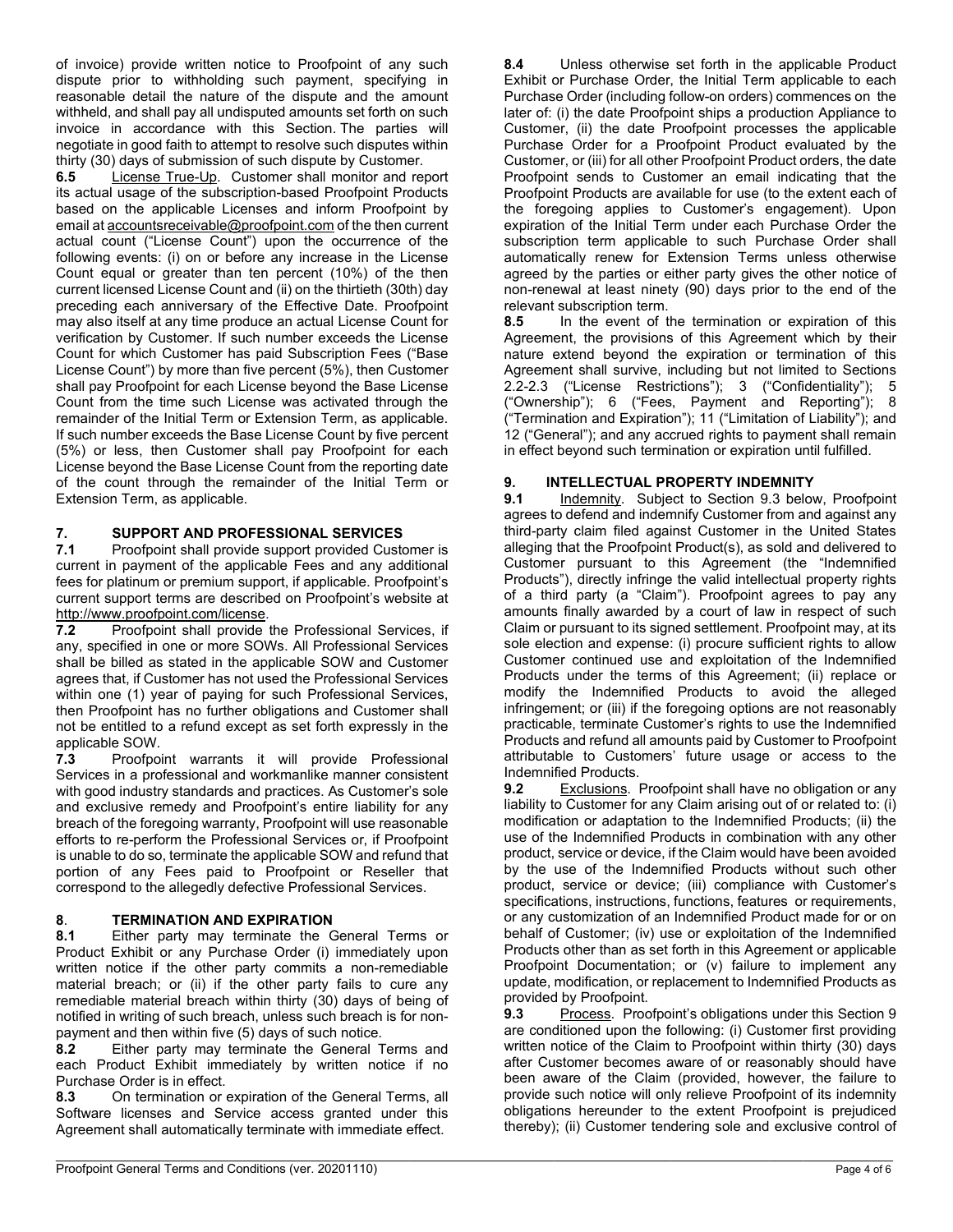the Claim to Proofpoint at the time Customer provides written notice of such Claim to Proofpoint, and (iii) Customer providing reasonable assistance, cooperation and required information with respect to defense and/or settlement of the Claim, including Customer providing Proofpoint with access to documents and personnel at Proofpoint's request and expense. Customer may at its sole expense participate in the Claim, except that Proofpoint will retain sole control of the defense and/or settlement. Proofpoint shall not agree to any settlement of a Claim that includes an injunction against Customer or admits Customer liability without Customer's prior written consent, which consent shall not be unreasonably withheld, conditioned

or delayed.<br>9.4 Th **9.4** The foregoing is the sole and exclusive remedy of Customer and the entire liability of Proofpoint with respect to any Claim.

#### **10. WARRANTIES, REMEDIES AND DISCLAIMERS**

**10.1** Each party represents and warrants that (i) it has the legal power to enter into and perform under this Agreement; and (ii) it shall comply with all applicable laws in its performance hereunder.

**10.2** Warranties specific to each Proofpoint Product shall be set forth in an applicable Product Exhibit, executed by both parties.<br>**10.3** 

**10.3** EXCEPT FOR THE EXPRESS WARRANTIES SET FORTH ABOVE AND IN EACH PRODUCT EXHIBIT, PROOFPOINT AND PROOFPOINT LICENSORS DISCLAIM ANY AND ALL OTHER WARRANTIES, WHETHER EXPRESS, IMPLIED, OR STATUTORY, INCLUDING BUT NOT LIMITED TO THE IMPLIED WARRANTIES OF MERCHANTABILITY AND FITNESS FOR A PARTICULAR PURPOSE, AS WELL AS ANY WARRANTIES OF REGULATORY COMPLIANCE, PERFORMANCE, ACCURACY, RELIABILITY, AND NONINFRINGEMENT. THIS DISCLAIMER OF WARRANTY CONSTITUTES AN ESSENTIAL PART OF THE AGREEMENT. SOME STATES DO NOT ALLOW LIMITATIONS ON HOW LONG AN IMPLIED WARRANTY LASTS SO THE FOREGOING LIMITATIONS MAY NOT APPLY TO CUSTOMER.

**11. LIMITATION OF LIABILITY 11.1** EXCEPT FOR (i) THE PARTIES' INDEMNIFICATION OBLIGATIONS; (ii) DAMAGES RESULTING FROM EITHER PARTY'S GROSS NEGLIGENCE, FRAUD OR WILLFUL MISCONDUCT; (iii) DAMAGES RESULTING FROM EITHER<br>PARTY'S MATERIAL BREACH OF SECTION 3 PARTY'S MATERIAL BREACH OF SECTION 3 (CONFIDENTIALITY); (iv) CUSTOMER'S BREACH OF SECTION 2 ("GENERAL LICENSE TERMS"), OR (v) CUSTOMER'S PAYMENT OBLIGATIONS, EACH PARTY'S AGGREGATE LIABILITY UNDER THIS AGREEMENT SHALL IN NO EVENT EXCEED THE ANNUALIZED SUBSCRIPTION FEES PAID FOR THE APPLICABLE PROOFPOINT

PRODUCT.<br>11.2 EX **11.2** EXCEPT FOR (i) DAMAGES RESULTING FROM EITHER PARTY'S MATERIAL BREACH OF SECTION 3 (CONFIDENTIALITY) OR (ii) CUSTOMER'S BREACH OF SECTION 2 ("GENERAL LICENSE TERMS"), IN NO EVENT SHALL EITHER PARTY OR ITS LICENSORS OR SUPPLIERS HAVE ANY LIABILITY TO THE OTHER OR ANY THIRD PARTY FOR ANY INDIRECT, SPECIAL, INCIDENTAL, PUNITIVE, OR CONSEQUENTIAL DAMAGES, INCLUDING BUT NOT LIMITED TO DAMAGES FOR LOSS OF PROFITS, LOSS OF DATA, BUSINESS INTERRUPTION, OR OTHER COMMERCIAL DAMAGES OR LOSSES, ARISING OUT OF OR IN CONNECTION WITH THIS AGREEMENT, HOWEVER CAUSED AND WHETHER IN CONTRACT, TORT OR UNDER

 $\mathcal{L}_\mathcal{L} = \mathcal{L}_\mathcal{L} = \mathcal{L}_\mathcal{L} = \mathcal{L}_\mathcal{L} = \mathcal{L}_\mathcal{L} = \mathcal{L}_\mathcal{L} = \mathcal{L}_\mathcal{L} = \mathcal{L}_\mathcal{L} = \mathcal{L}_\mathcal{L} = \mathcal{L}_\mathcal{L} = \mathcal{L}_\mathcal{L} = \mathcal{L}_\mathcal{L} = \mathcal{L}_\mathcal{L} = \mathcal{L}_\mathcal{L} = \mathcal{L}_\mathcal{L} = \mathcal{L}_\mathcal{L} = \mathcal{L}_\mathcal{L}$ 

ANY OTHER THEORY OF LIABILITY AND WHETHER OR NOT THE PARTY HAS BEEN ADVISED OF THE POSSIBILITY OF SUCH DAMAGES.

**11.3** THE LIMITATION OF LIABILITY AND EXCLUSION OF CERTAIN DAMAGES STATED HEREIN WILL APPLY REGARDLESS OF THE FAILURE OF ESSENTIAL PURPOSE<br>OF ANY REMEDY BOTH PARTIES HEREUNDER OF ANY REMEDY. BOTH PARTIES HEREUNDER<br>SPECIFICALLY ACKNOWLEDGE THAT THESE **ACKNOWLEDGE** LIMITATIONS OF LIABILITY ARE REFLECTED IN THE PRICING.

### 12. **GENERAL**<br>12.1 Governmen

**12.1** Government End-User Notice. This Section shall apply only if Customer is a federal government entity. The Proofpoint Products are deemed commercially available hosted services and commercial computer software as defined in FAR 12.212 (Software) and/or commercially available technical data as defined in FAR 12.211 (Technical Data), and are subject to Proofpoint's commercial licensing/use terms, as required by and FAR 52.227-19 (Commercial Computer Licensed Software – Restricted Rights) and, for Department of Defense transactions, DFAR 252.227-7015 (Technical Data – Commercial Items) and DFAR 227.7202-3 (Rights in Commercial Computer Software or Computer Software Documentation). If greater rights are needed, a mutually acceptable written addendum specifically conveying such rights must be included in this Agreement.<br>**12.2** Publicity. Neither party may issue press release

Publicity. Neither party may issue press releases or otherwise publicize the parties' relationship without the other party's prior written consent, which shall not be unreasonably withheld.<br>12.3

**12.3** Independent Contractors; Relationship with Third Parties. The parties are independent contractors, and no The parties are independent contractors, and no partnership, franchise, joint venture, agency, fiduciary or employment relationship between the parties is created hereby. There are no third-party beneficiaries to this Agreement.

**12.4** Notices. All notices shall be in writing to each party's address on the signature page of this Agreement (or as updated by a party in writing to the other) and effective upon receipt.

**12.5** Entire Agreement; Integration. This Agreement constitutes the entire agreement of the parties and supersedes all prior or contemporaneous agreements, proposals or representations, written or oral, concerning its subject matter. No amendment or waiver of any provision of this Agreement shall be effective unless in writing and signed by the party against whom the amendment or waiver is to be asserted. Notwithstanding any language to the contrary therein, any Purchase Order issued by Customer or Reseller shall be deemed a convenient order and payment device only and no terms (other than product name, license quantity, price, subscription term, and billing contact) stated in any Purchase Order shall be incorporated into this Agreement, and all such other terms shall be void and of no effect.

**12.6** Waiver. No failure or delay in exercising any right hereunder shall constitute a waiver of such right. Except as otherwise provided, remedies provided herein are in addition to, and not exclusive of, any other remedies of a party at law or in equity. If any provision of this Agreement is held by a court of competent jurisdiction to be contrary to law, such provision shall be modified by the court and interpreted so as best to accomplish the objectives of the original provision to the fullest extent permitted by law, and the remaining provisions shall remain in effect.

**12.7** Force Majeure. Neither party shall be liable to the other for any delay or failure to perform hereunder (excluding payment obligations) due to circumstances beyond such party's reasonable control, including acts of God, acts of government, flood, fire, earthquakes, civil unrest, acts of terror, strikes or